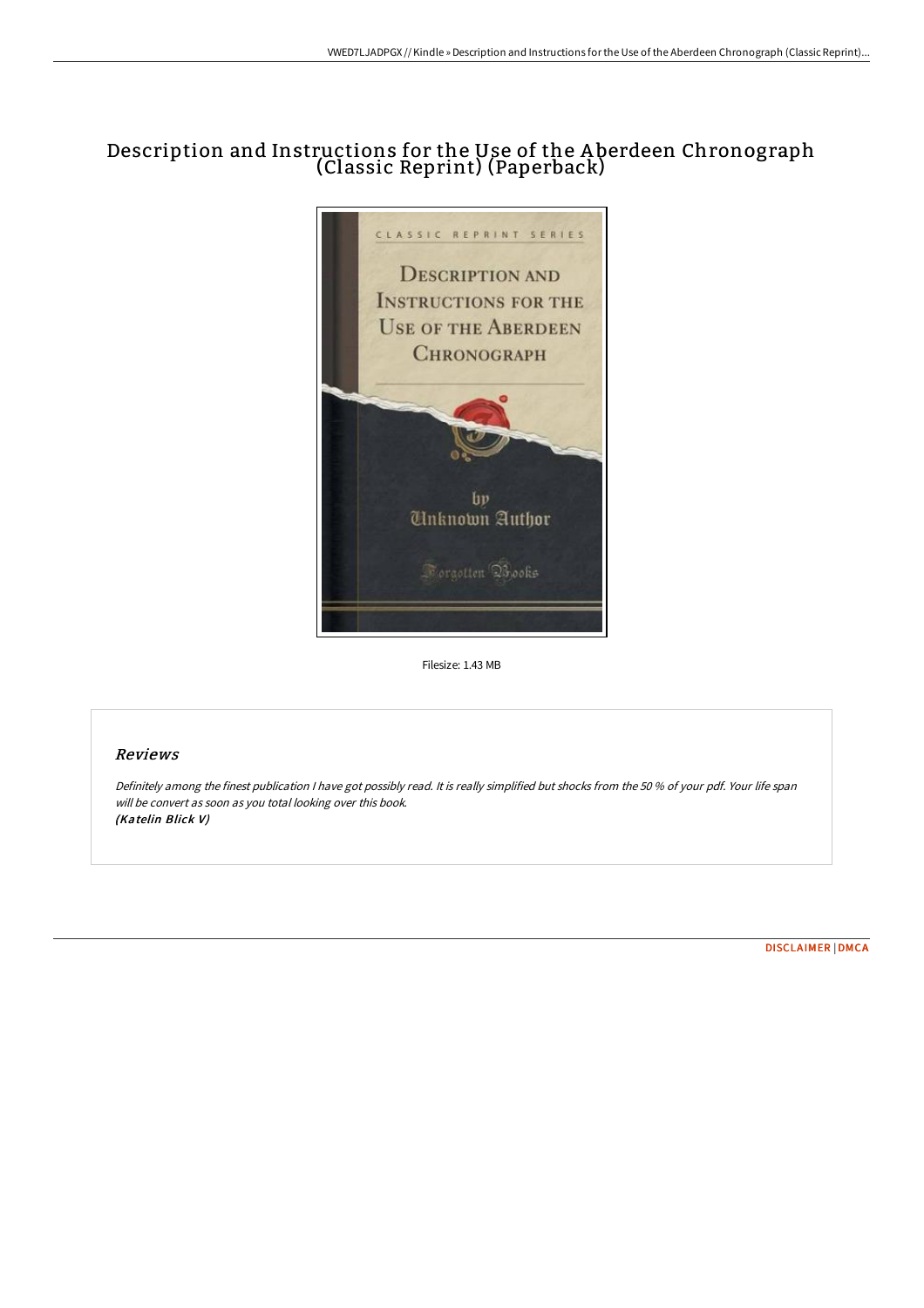## DESCRIPTION AND INSTRUCTIONS FOR THE USE OF THE ABERDEEN CHRONOGRAPH (CLASSIC REPRINT) (PAPERBACK)

**DOWNLOAD PDF** ঞ

To get Description and Instructions for the Use of the Aberdeen Chronograph (Classic Reprint) (Paperback) PDF, make sure you access the link beneath and save the file or have accessibility to additional information which might be relevant to DESCRIPTION AND INSTRUCTIONS FOR THE USE OF THE ABERDEEN CHRONOGRAPH (CLASSIC REPRINT) (PAPERBACK) book.

Forgotten Books, United States, 2015. Paperback. Condition: New. Language: English . Brand New Book \*\*\*\*\* Print on Demand \*\*\*\*\*. Excerpt from Description and Instructions for the Use of the Aberdeen Chronograph This chronograph was developed at the Aberdeen Proving Ground during 1918 and so constructed that the time taken for a projectile to pass over a measured path may be read upon a scale directly from the record strip. The measured path referred to is the distance between two sheet tin screens placed fifty feet apart in front of the gun. Wires are lad from these screens to the chronograph and the record is obtained by an electric spark which functions at the instrument when the projectile passes through the screen. The chronograph measures the time Interval between these two sparks as follows: A drum (Plate I) of known circumference(500 m/m) is rotated by a governed electric motor at a constant speed(25 revolutions per second). On the interior surface of this drum is carried a record strip of prepared paper which is held in position by centrifugal force. The linear velocity of this strip is 500 m/m x 26 r.p. s., or 12500 m/m per second. When the projectile passes through the first screen a spark jumps from the top spark point (Plate I), through the record strip, to the drum, perforating the paper strip. The drum continues to revolve and when the projectile reaches the second screen a spark perforates the paper from a lower sparking point. The motor is then stopped, the strip removed and the distance between these two spark punctures measured, which gives the lime the projectile took to pass from the first to the second screen. About the Publisher Forgotten Books publishes hundreds of thousands of rare and classic books. Find more at This book...

B Read Description and Instructions for the Use of the Aberdeen [Chronograph](http://techno-pub.tech/description-and-instructions-for-the-use-of-the-.html) (Classic Reprint) (Paperback) Online  $\blacksquare$ Download PDF Description and Instructions for the Use of the Aberdeen [Chronograph](http://techno-pub.tech/description-and-instructions-for-the-use-of-the-.html) (Classic Reprint) (Paperback)